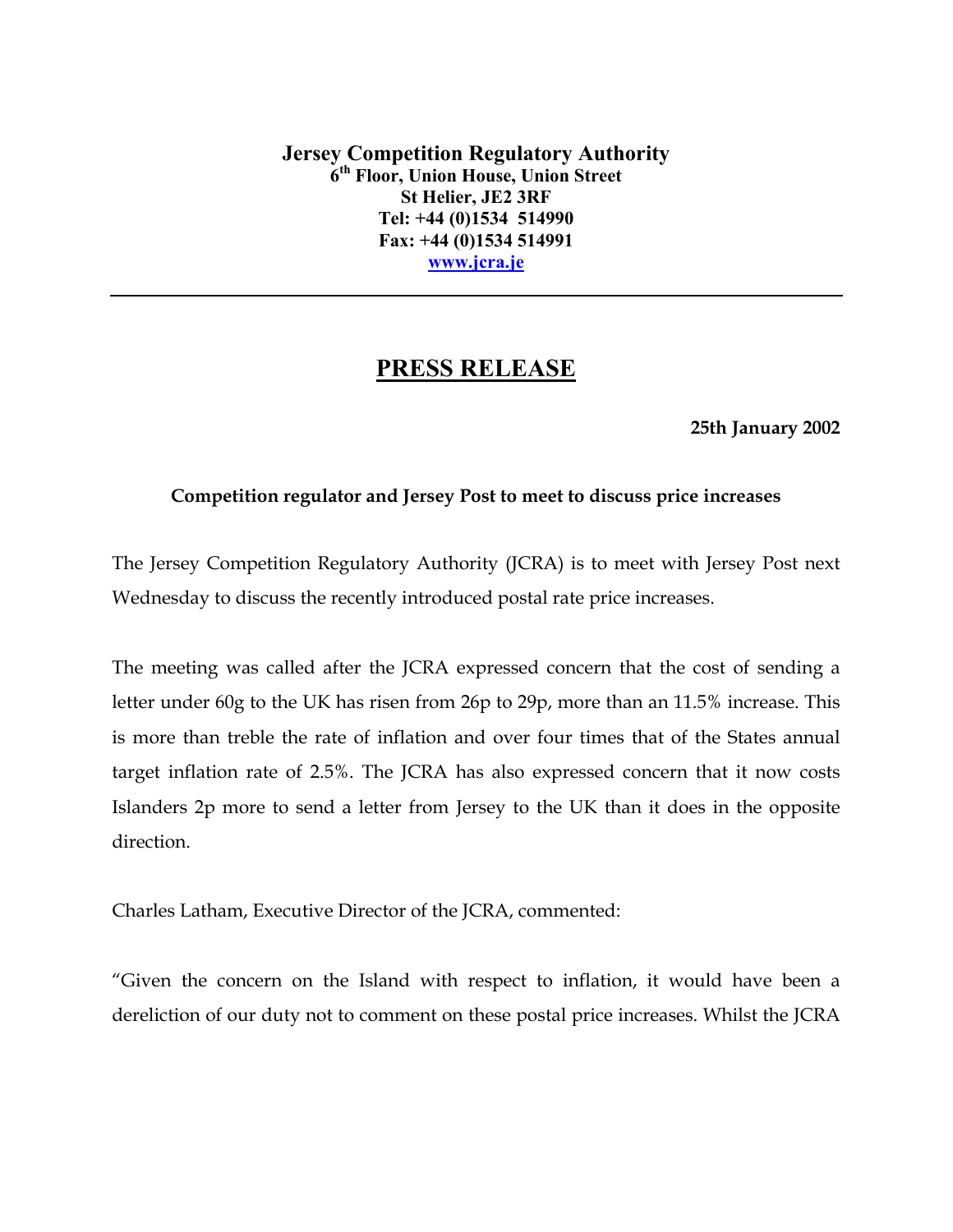is not a consumer body per se, we are able to comment on a range of competition issues, including pricing, particularly in industries involved in the deregulation process."

"As a result of us contacting Jersey Post they have invited us to a meeting next week and we will be delighted to attend. I hope this is the first stage towards the JCRA and Jersey Post working much more closely in discussing the organisation's cost modelling process. "

-(ends)-

For further information, please call Charles Latham, Executive Director of the JCRA, telephone: 514990

### **Notes to Editors**

 The JCRA does not currently have any power to regulate the postal sector in Jersey but it is the intention to introduce regulation following the drafting of the appropriate legislation and following the completion of a consultation process.

A copy of the letter sent by the JCRA to John Pinel, Chief Executive of Jersey Post, is attached.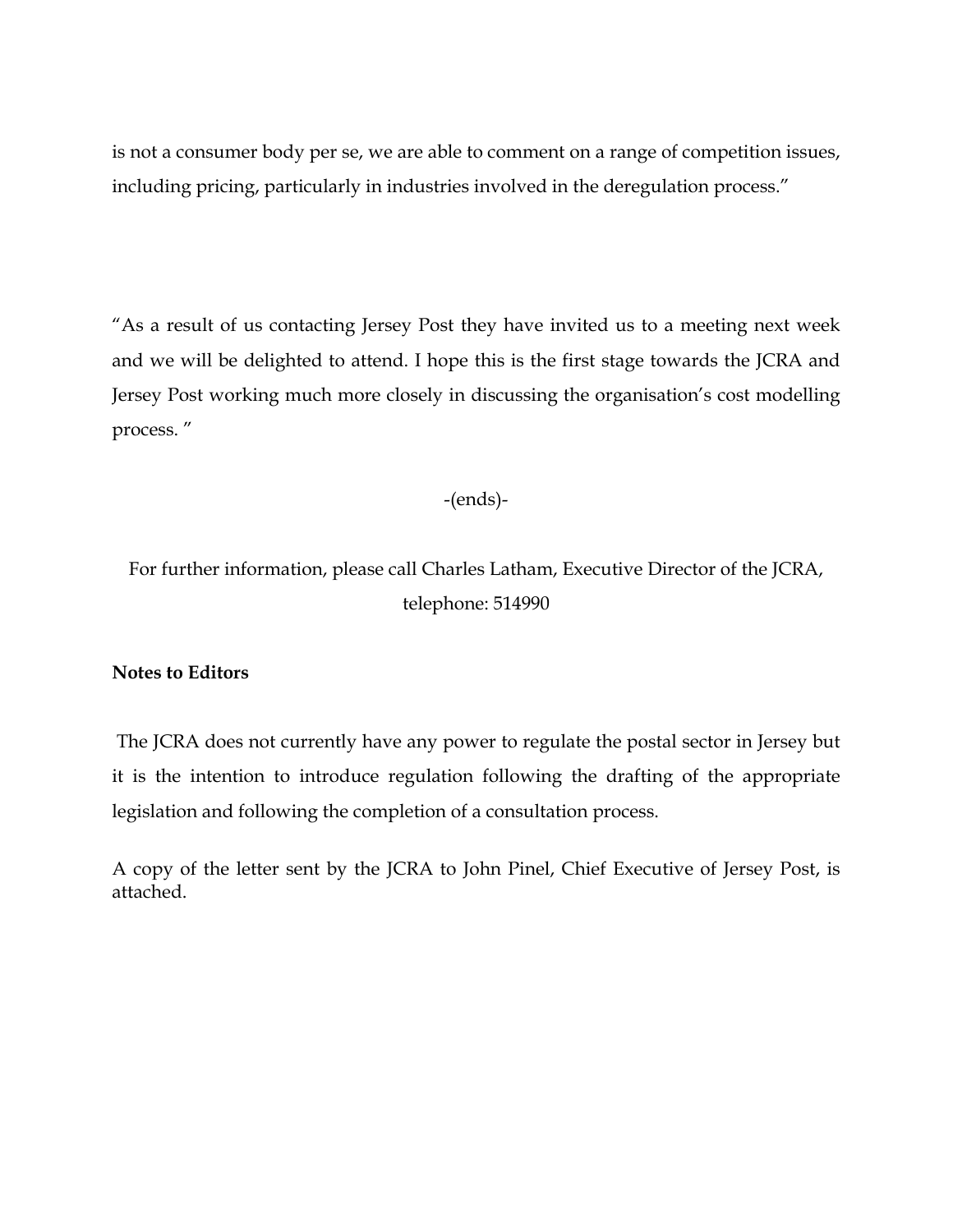## **6th Floor Union House, Union Street, St Helier, Jersey, JE2 3RF Telephone: + 44 1534 514990 Facsimile: + 44 1534 514991 www.jcra.je**

**\_\_\_\_\_\_\_\_\_\_\_\_\_\_\_\_\_\_\_\_\_\_\_\_\_\_\_\_\_\_\_\_\_\_\_\_\_\_\_\_\_\_\_\_\_\_\_\_\_\_\_\_\_\_\_\_\_\_\_\_\_\_\_\_\_\_\_\_\_\_\_\_** 

25 January 2002

Mr J Pinel Chief Executive Postal Administration Postal Headquarters Rue des Près Trading Estate St Saviour JE1 1AA

Dear John

Thank you for your letter of 24 January.

The recent 11.5% increase in the cost of posting a letter to the UK has been the subject of consumer comment in Jersey. There were clear signals from members of the public who were interviewed in Channel TV's Report of 23 January that there is dissatisfaction with this price hike. In response to such comment, the JCRA felt moved to announce that it would be writing to you requesting an explanation.

The JCRA is concerned about the rise from 26p to 29p per letter. The increase represents more than a 3-fold rise over the current rate of inflation and over 4½ times that of the States annual target inflation rate of 2.5%. The timing is unfortunate in the light of an improving inflation picture for the Island and the likely introduction of a new postal law. It reinforces the need for a fresh approach under a law that will put competition and the consumer first.

In paragraph 5 of your letter, you state and I quote *'that the JCRA were invited several times to participate in our cost modelling exercise, primarily to identify the reporting requirements required by the JCRA, however the JCRA have so far declined to participate'.* In response to this, neither Patrick nor I are aware of the JCRA having been invited on any occasion to participate. It would, however, be a constructive way forward

Continued…/